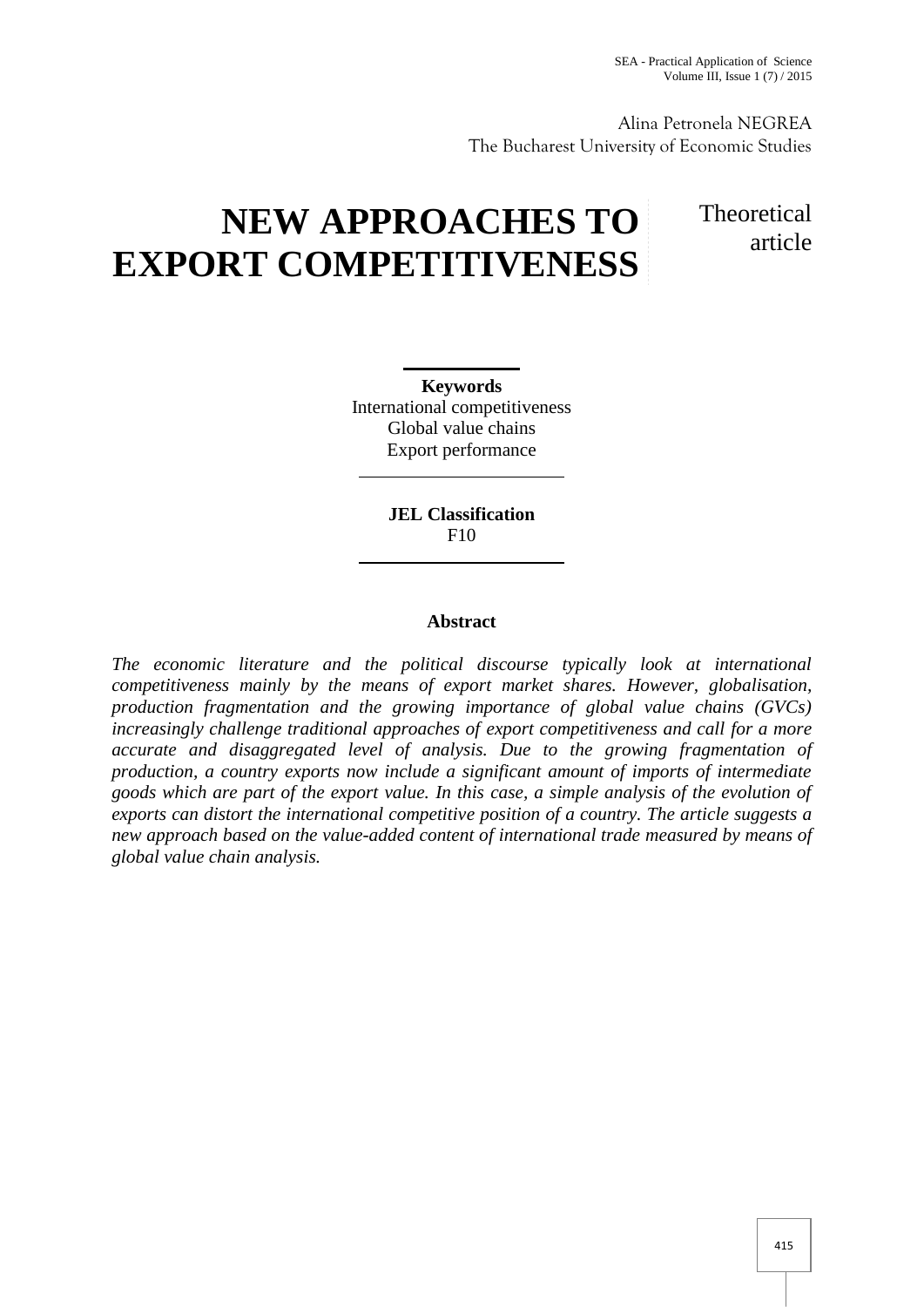### **Introduction**

International competitiveness has traditionally been reflected on the agenda of all decision makers, proclaimed as the ultimate objective of European, national or regional policies, as the final goal of all nations, and the key for economic growth, jobs and productivity. Despite that, the meaning attributed to the term is far from being unanimous or clearly outlined. As a result, there is a proliferate literature on the definition and measurement of competitiveness, still with no agreement on a single definition that can be generally applicable. Consequently, the concept is not avoided by controversies and conceptual debates that range from determinant factors, adequate sphere of analysis and indices and methods of quantification to the radical idea that the concept is inadequate and pointless to macroeconomic analysis.

The economic literature and the political discourse typically look at international competitiveness mainly by the means of export market shares (i.e. a country's share in the world market for a particular good or industry). However, globalisation, production fragmentation and the growing importance of global value chains increasingly challenge traditional approaches of export competitiveness and calls for a more accurate and disaggregated level of analysis.

Aggregate export figures show that during the last decades developed countries has gradually lost export market shares is favour of emerging economies (Beltramello et al, 2012). Does this trend indicate a real loss of competitiveness of developed economies? Can export market shares still represent a comprehensive measure of competitiveness in a global economy characterized by global value chains (GVCs) through which exports of final goods are increasingly incorporate imports of intermediate inputs? In the end, what constitutes the true competitiveness of countries in international markets?

According to the IMF "the foreign content share in gross exports has almost doubled since the '70s" (IMF, 2013, p.3) leading to an increasing production fragmentation across national borders and modifying the nature of international competition. Therefore, traditional indicators of competitiveness based on gross exports become "less informative" (Timmer et. al, 2013) and "may fail to capture the value actually created in an economy by the production of its exports" (Amador et al., 2013).Value chain analysis can offer several advantages over the traditional sectoral analysis: it allows an investigation of the dynamic linkages between productive activities that go beyond a particular sector (both inter-sectoral or between formal and informal sector activities) and the analysis can also go beyond firm-specific type of analysis. Due to the focus given to inter linkages, GVCs analysis emphasizes the dynamic economic

flow between producers within different sectors on a global scale (Kaplinsky & Morris, 2001).

### **1. Trade competitiveness**

Trade indicators have traditionally been used in the analysis of comparative advantages and in assessing national, industrial and product competitiveness. Despite some perspective changes arising from the financial and economic crisis, consensus on the positive relationship between trade and economic growth in the long term remains consistent. The idea is also validated by numerous empirical studies that have shown a strong correlation between a country's exports market share and its economic performance (ex. Edwards, 1992; Sachs & Warner, 1995; Frankel & Romer, 1999; Dollar & Kraay, 2004; Romalis, 2007).

The relative position of a country or a product in the international markets and its dynamic over time can be a good indicator of the level of competitiveness. The fact that trade statistics are available for a considerable number of countries and a profile can be (partially) filled by "mirror statistics" for those that do not report their trade data represents one of the most important advantages of using trade statistics in measuring international competitiveness. Furthermore, trade data can be disaggregated at industry and product level offering a detailed perspective on the commercial performance. On this basis, developing countries can be classified according to their trade performance based on several criteria (UNCTAD, 2007).

In the report on competitiveness in the Euro area the European Commission (2009) a country's competitiveness is explicitly defined as "the ability to sell in foreign markets" (p.18). In other words, a country's trade performance can be a relevant indicator of its international competitiveness (i.e. ability to achieve main economic objectives income and employment - without experiencing balance of payments difficulties (Fagerberg, 1988)). By way of proof, in World Bank's Strategy concerning international trade, trade competitiveness is one of the main pillars and is also an important dimension of the approach to private sector development. At the operational level an increasing request for more methodical support for a better understanding of the factors affecting the competitiveness of sectors involved in international competition is demanded (Reis & Farole, 2012).

# **2. Export competitiveness indicators**

*Market shares* analysis is often seen as an indicator of competitiveness (Krugman & Hatsopoulos 1987, Lipsey & Kravis 1987). This type of analysis allows the isolation of the effects of domestic demand and can reflect real changes in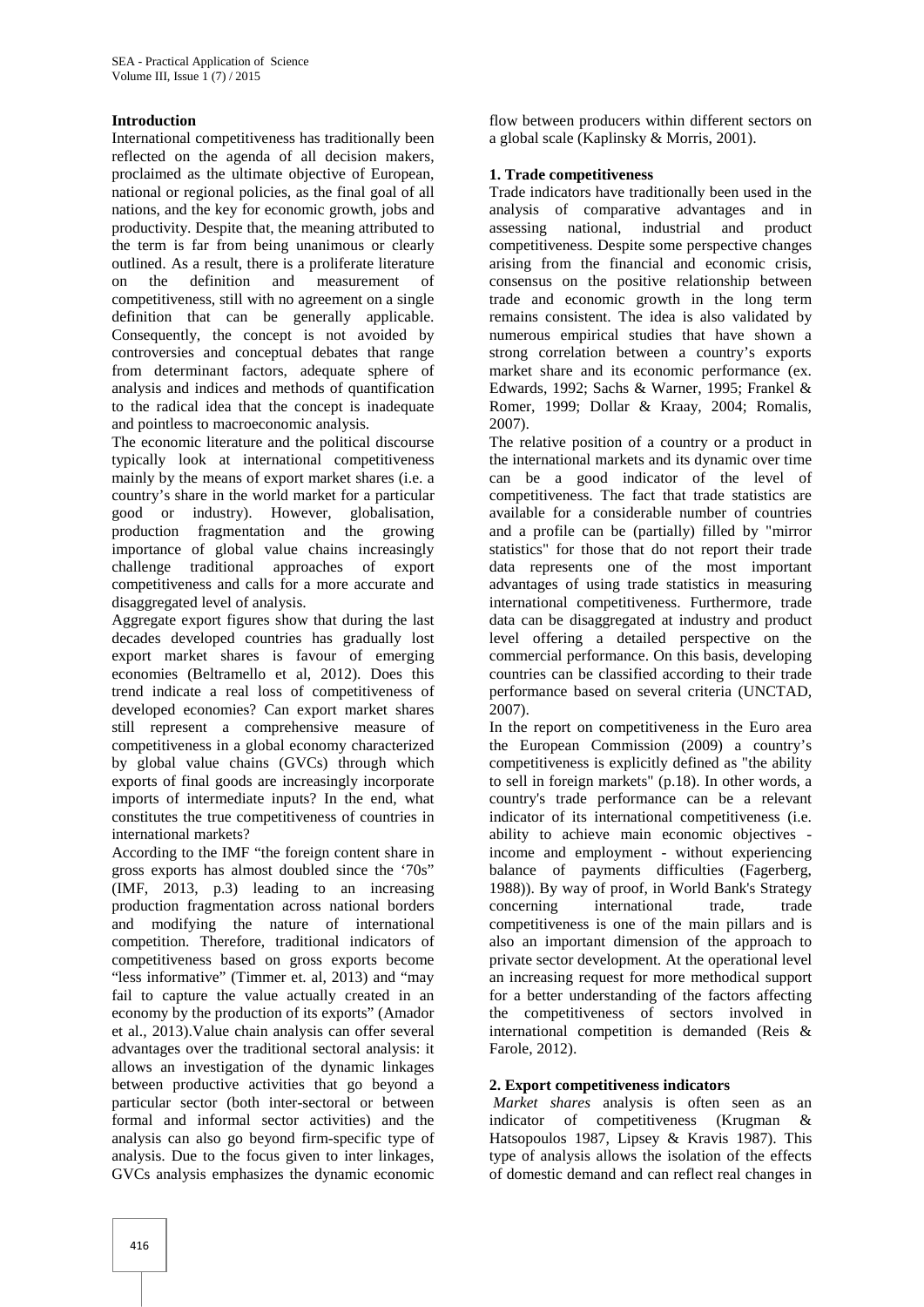export competitiveness. However, which are the reasons explaining that certain countries are able to export more than others? Why do certain countries gain export market share at the expense of others? These questions are at the heart of empirical studies on trade performance. Traditional answers to these questions are based on the ability countries have to offer lower costs / prices than their competitors. Reality proves that several other factors such as the type and range of available products, the nature of the market, the degree of economic diversification and a country's position in quality terms are also significant in explaining export performance and economic growth.

For the assessment of export competitiveness the most frequently ex post indicators are exports volume, international market shares and their growth ratio, degree of diversification, and exports quality or sophistication.

Lately, the literature refers to the increase of exports market share as a necessary parameter for assessing international performance, but not a sufficient one. The critics concern the fact that this type of perspective does not consider cases when market shares are maintained through a drastic and unjustified price reduction that would obviously have a negative effect on profitability and on the long-term performance. Consequently, the sustainability of indicators using market share are constantly open to interpretation (Buckley et al, 1988).

A more accurate picture of export competitiveness can be obtained by a disaggregate analysis at industry level based on the presumption that a market share decrease of high-tech industries and an increase of the less sophisticated products is a good reflection of a decline in competitiveness. Subsequently, the analysis can be completed by examining export destinations. The argument is that high export market share on LDCs markets suggest lower competitiveness degree than those earned in more advanced countries.

On the other hand*,* there is a strong association between products and markets *diversity* and economic growth (Lederman and Maloney, 2009), mostly in the case of developing countries. At the same time, there are also views that argue that there is no link between diversity and competitiveness (Harrison & Rodríguez-Clare, 2009) and suggests that *improving quality* is the right way to increase competitiveness (Hummels & Klenow, 2005; Hallak & Sivadasan, 2009).

Quality improvement can be realized either for the product itself, in the technology used (de Ferranti & Walton, 2004) or by integrating several phases of production within the firm or the production location (functional upgrading). It is possible for a country's exporters to face difficulties in penetrating global markets even though they are highly competitive in costs per unit terms, but they offer poor quality products.

Rodrik (2006) suggests that countries experience a faster productivity growth by exporting more *sophisticated goods*. This raises the question whether competitiveness is best achieved by following the comparative advantage or against it (Lin & Chang, 2009). A key debate is whether export competitiveness is best achieved through an evolutionary process - by selling inferior quality products to regional markets and strengthening benefits before moving on to more competitive and sophisticated markets, or by an initial specialize in sophisticated goods and / or to rich country markets.

Recent theories on exports and competitiveness argue that *spillover effects between industries* are the answer to competitiveness improvement (Hidalgo et al., 2007). Hausman et al. (2007) consider that certain goods offer greater growth opportunities because of their potential to vertically advance (i.e. in quality terms) within the industry and to benefit from inter-industry knowledge spillovers by exposure to high-quality technologies and to opportunities to improve productivity. There are scholars that question this hypothesis and state that innovative firms can achieve competitiveness in any sector, not only within sophisticated ones (e.g. Harrison & Rodríguez-Clare, 2009; Lederman & Maloney, 2009).

Dixit and Norman (1980) followed by Grossman and Helpman (1991) have focused on the influence of *innovation*, *new product development* (horizontal differentiation) and *improved quality* (vertical differentiation) on international trade. Research and development (R&D) activity is also often used as a variable for business performance, but empirical results are contradictory. Willmore (1992) and Wagner (2001) have demonstrated a positive correlation between the level of R&D expenditure and evolution of exports, Lall (1981) finds a significant negative correlation, while Lefebvre et al. (1998) state that R&D is not significant at all. An explanation for these different results lays in the fact that R&D activity is only a partial measure of technology and it does not consider incremental products and processes improvements. This is especially true for small and medium businesses that do not have an official department of research and development and also for firms in developing countries where the level of R&D is reduced because the technological change is mostly an adaptive one (Kumar & Siddharthan, 1994).

Another indicator often used in the analysis of export competitiveness concerns *changes in the structure of exports* towards products with greater added value. Structural changes in production and a shift from traditional labour intensive products to new skilled labour and technology intensive products are expected to lead to a considerable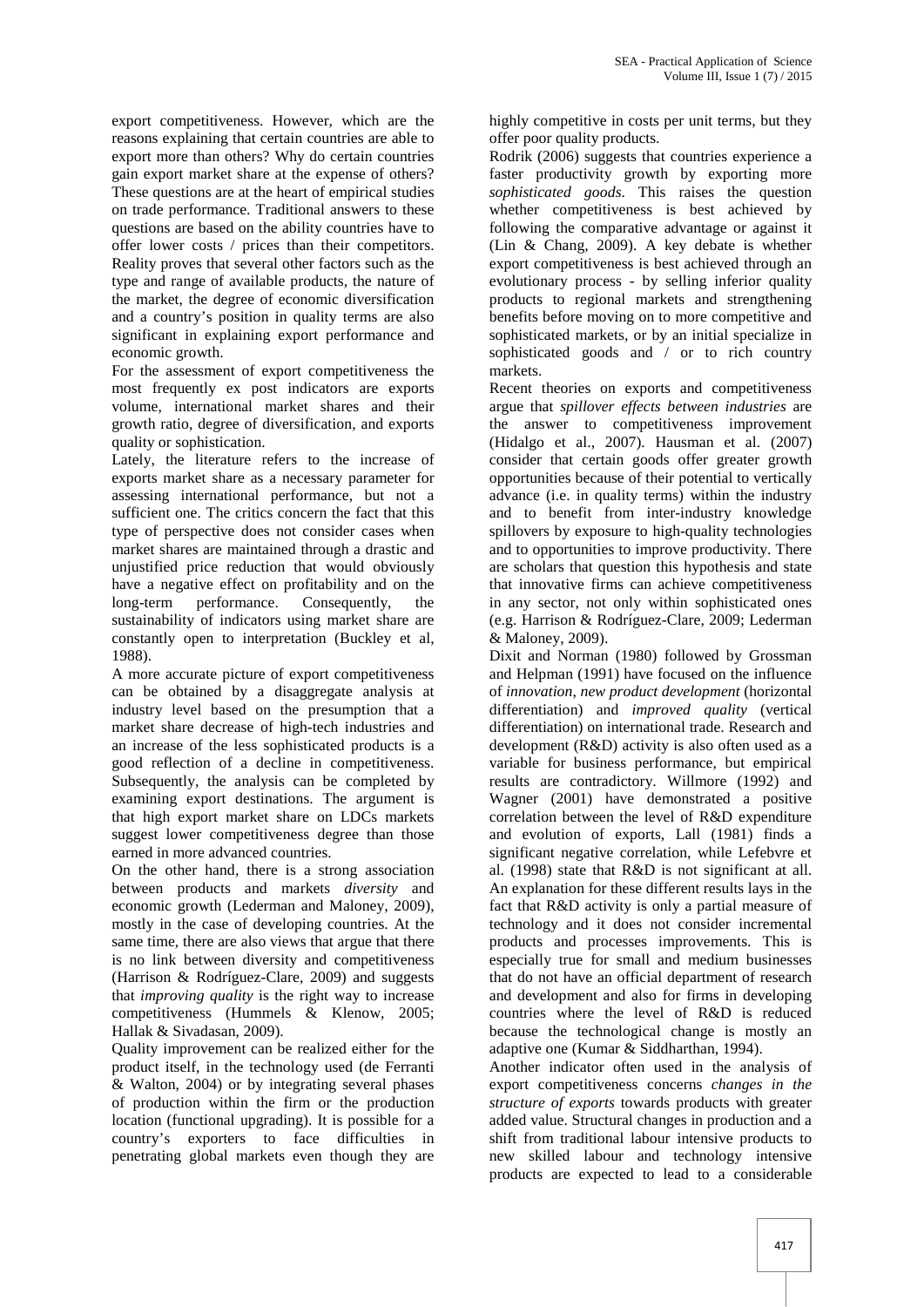improvement of export performance. While available raw materials and prices are traditionally the main factors that determine a country's production structure and of the foreign trade, in the case of new products, quality plays an important role in determining competitiveness and in achieving a significant market share in international markets.

Studies show that many Euro area countries perform relatively poor in terms of reorientation of their technological and export activities towards rapid growth sectors, unlike emerging countries such as China and India that are developing their innovative capabilities and obtain significant market shares in high-tech sectors. This example illustrates the positive relationship between innovation activities and export performance. It seems that countries that direct their innovative capabilities in areas offering high technology opportunities also change their production structure towards sectors with the largest global demand increase (Ilzkovitz et al, 2012).

For most countries, especially for middle and high income ones, the majority of export growth occurs "by increasing sales of the same products to the same markets" (Brenton et al., 2009, p.7). This deepening of trade relations is supported by the intensification of the specialization degree either by cross-specialization (in goods) or within the value chain of the same product. Specialization in the value chain of the same product could result from specializing in various stages of production of from specializing in different quality levels. The former one represents the source for trading components or intermediate products specific to global production networks, and the latter represents trade with similar finished goods.

# **3. Global value chains analysis**

Another challenge of using market share as an indicator of export competitiveness is the fragmentation of the value chain. Globalization and its effects on the fragmentation of the value chain represents currently the conceptual framework of analyzing the relationship between foreign trade performance and economic growth; thus, the final export competitiveness indicator is the correlation between export results and domestic income created and captured along the value chain of production. The growing importance of global value chains in the international organization of production raises significant challenges to traditional manners of measuring export performance and hence to international competitiveness evaluation.

Although the interest in value chain analysis is not recent and at company level value chain analysis is already heavily-used practice to formulate and implement competitive strategies, a global perspective of the value chain has profound

implications for quantifying the degree of competitiveness and growth of a country or industry because it emphasizes the importance of global production networks and the increasingly strong interrelation of consumption, production and income across national borders.

Determining the role of countries in global value chains can reflect national competitiveness since by using both domestic and foreign goods, services, embodied technology and relative endowments, this type of analysis characterises both the importing country competitiveness, but also the trade partner level of performance. At the same time, the value countries capture from production depends most of the time on their position in GVCs. Thus, evaluating countries by this criteria helps identifying the needs and possibilities to "*move up the value chain*" as to create more value and economic growth.

There are two main approaches used to analyse the value-added content of international trade. The first one refers to the increasing importance of *trade in intermediate goods and services* and represents the first step in the measurement of trade in value added. The second one focuses on *vertical trade* as vertical specialization caused by the international fragmentation of production. Vertical trade refers to the import content of exports and occurs when the production process implies: two or more sequential stages, two or more countries providing value-added, and at least one country uses imported good in producing that certain product and exports part of the output (OECD, 2009).

Due to the growing fragmentation of production, a country exports now include a significant amount of imports of intermediate goods which are part of the export value. In this case, a simple analysis of the evolution of exports distorts the international competitive position of a country. The most frequently invoked case study refers to the Apple iPod example (Linden et al, 2009) that even though it is assembled in China, the market share of China's exports as shown in official trade statistics do not necessarily represent the competitive advantage China has for this product.

Empirical studies estimate that the US-China trade balance in 2008 is actually about 40 per cent lower if it were to be calculated in value-added terms (WTO and IDE-JETRO, 2011). Similar findings were emphasized by other studies which show a 50% reduction in the trade balance China has with EU15 countries and a fundamental change of the Japan-China trade balance (from a surplus to deficit) if the value-added analysis is used (Koopman et al. 2008).

Currently competitiveness and economic growth of a country rely on the ability to capture a larger segment of global value chains, especially for products for which global demand is growing (Porter, 1990). Thus, a new indicator of a nation's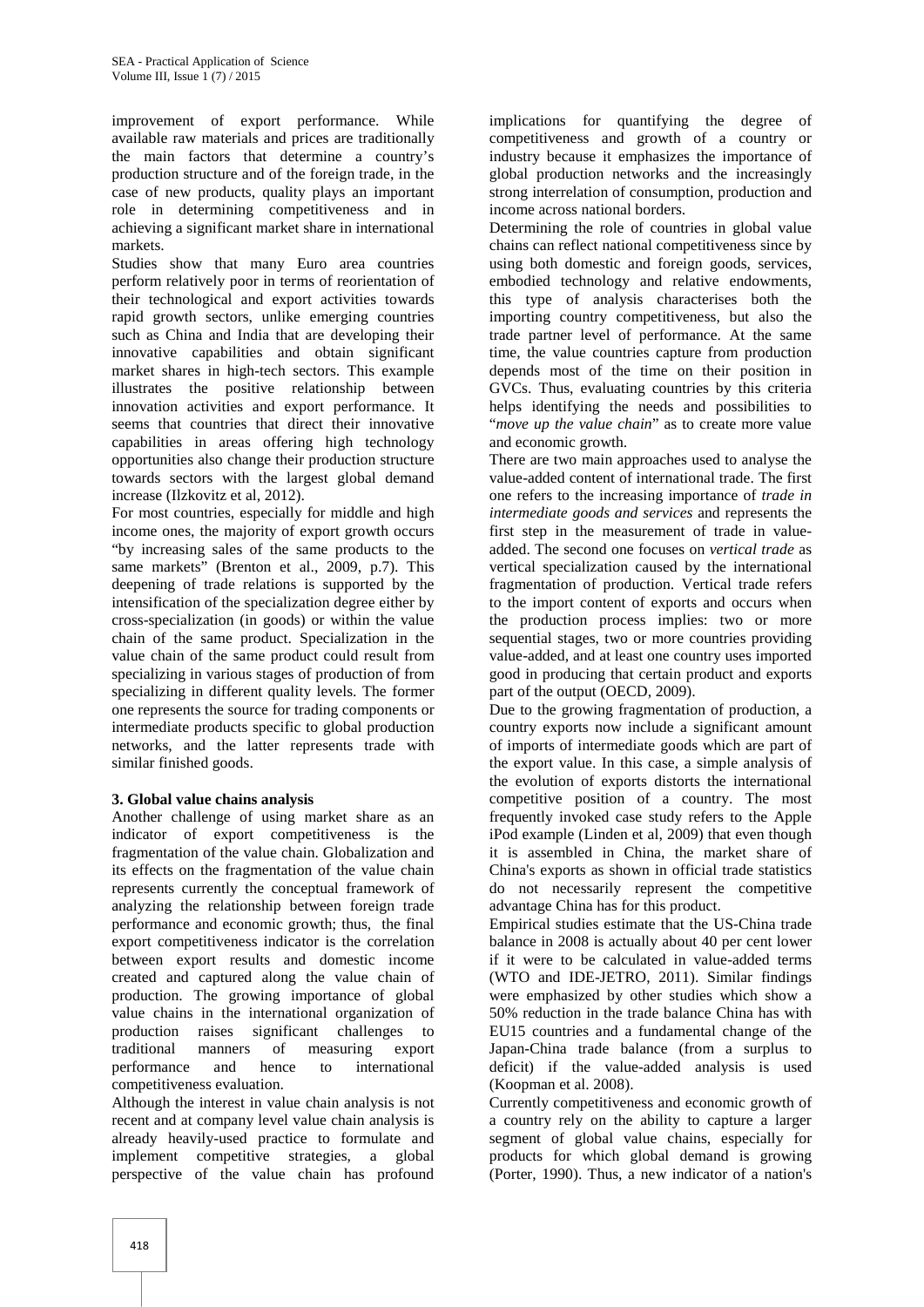competitiveness is a *country's share of total income generated along GVCs*. Compared with traditional indicators such as the share of countries in world exports this new approach provides three main benefits. First, it focuses more on countries ability to compete in terms of activities within global production networks rather than in manufacturing. Secondly, it reflects the strength of an economy to compete both on the domestic and global markets. Countries could obtain higher incomes by satisfying the external demand, but might lose income in the production for the domestic market. The analysis on the income of a country's in the overall manufacturing process measures the combined net effect. Third, the analysis allows the differentiation of effects on incomes and on employment by workers category (e.g. low and high skilled labour force).

Two related concepts capture a county's position in the global value chains: the extent to which final *consumption* depends on imported inputs and to what extent *exports* depend on imported intermediates. A large share of foreign value added content in a country's exports, or *value added in trade*, indicates a less significant role of that country in the production process either because it has specialised in the assembly phase or in the case of small economies forced to import more value added. Distinguishing foreign value added embedded in gross exports by source can indicate the degree of countries (industries) capacity to sell their intermediate outputs as intermediates inputs used in other countries' gross exports. A relatively low foreign content in gross exports indicates that that country's firms participate mostly in national value chains or that that country has the ability to produce most of the value-added content of hightech exports - domestically (European Commission, 2013).

#### **4. Conclusion**

The context under which international trade takes place has dramatically changed and for a comprehensive understanding of how countries and industries relate nowadays, the framework analysis has to adapt as well. The growing importance of global value chains in the international organization of production obviously raises significant challenges to traditional manners of measuring export performance and hence to international competitiveness evaluation.

The trade in value-added approach can trace the value added by each industry and country in the production chain and the allocation of incomes from the value-added to these source industries and countries. The concept is useful to understand where economic activity and jobs are generated, (both internationally and domestically), shedding light on the supply side of international trade and sources of competitiveness.

However, despite their limitations in concerning the way economies and industries are interconnected within global production networks, conventional trade statistics remain fully relevant on the demand side and can indicate the number of consumers, companies and administrations have bought certain analysed imported goods and services.

#### **Acknowledgement**

This work was cofinanced from the European Social Fund through Sectoral Operational Programme Human Resources Development 2007- 2013, project number POSDRU/159/1.5/S/142115 ..Performance and excellence in doctoral and postdoctoral research in Romanian economics science domain".

#### **4. Reference list**

- **[1]** Amador, J., Cappariello, R., & Stehrer, R. (2013). Global value chains: A view from the euro area*, CompNet Workshop - Frankfurt am Main, 25 June*
- [2] Amendola, G., G. Dosi & Papagni, E. (1993*).* The dynamics of International competitiveness*, Weltwirtshaftliches archiv, 129, 451-471*
- [3] Beltramello, A., De Backer, K. & Moussiegt, L. (2012), The Export Performance of Countries within Global Value Chains (GVCs), *OECD Science, Technology and Industry Working Papers*, 2, available at http://dx.doi.org/10.1787/5k9bh3gv6647-en, accessed on  $20<sup>th</sup>$  of March 2015
- [4] Brenton, P., Newfarmer, R. & Walkenhorst, P. (2009*).* Avenues for Export Diversification: Issues for Low-Income Countries. *University Library of Munich, Germany, MPRA Paper, No. 22758, 7*
- [5] Buckley, P. J., Pass, C. & Prescott, K. (1988). Measures of International Competitiveness: A Critical Survey. *Journal of Marketing and Management, 1988, 4(2), 175-200*
- [6] de Ferranti, D. P., & Walton, M. (2004). *Inequality in Latin America: Breaking with History?* Washington, DC: World Bank
- [7] Dixit, A. & Norman, V. (1980). *Theory of International Trade*. Cambridge, UK: Cambridge University Press
- [8] Dollar, D., & Kraay, A. (2004). Trade, Growth, and Poverty*. The Economic Journal, The Royal Economic Society, 114 (493), 22:49*
- [9] Edwards, S. (1992). Trade Orientation, Distortions, and Growth in Developing Countries*. Journal of Development Economics, 39, 31-57*
- [10]European Commission Report (2013). *EU Industrial Structure, Competing in Global Value Chains, 91-92*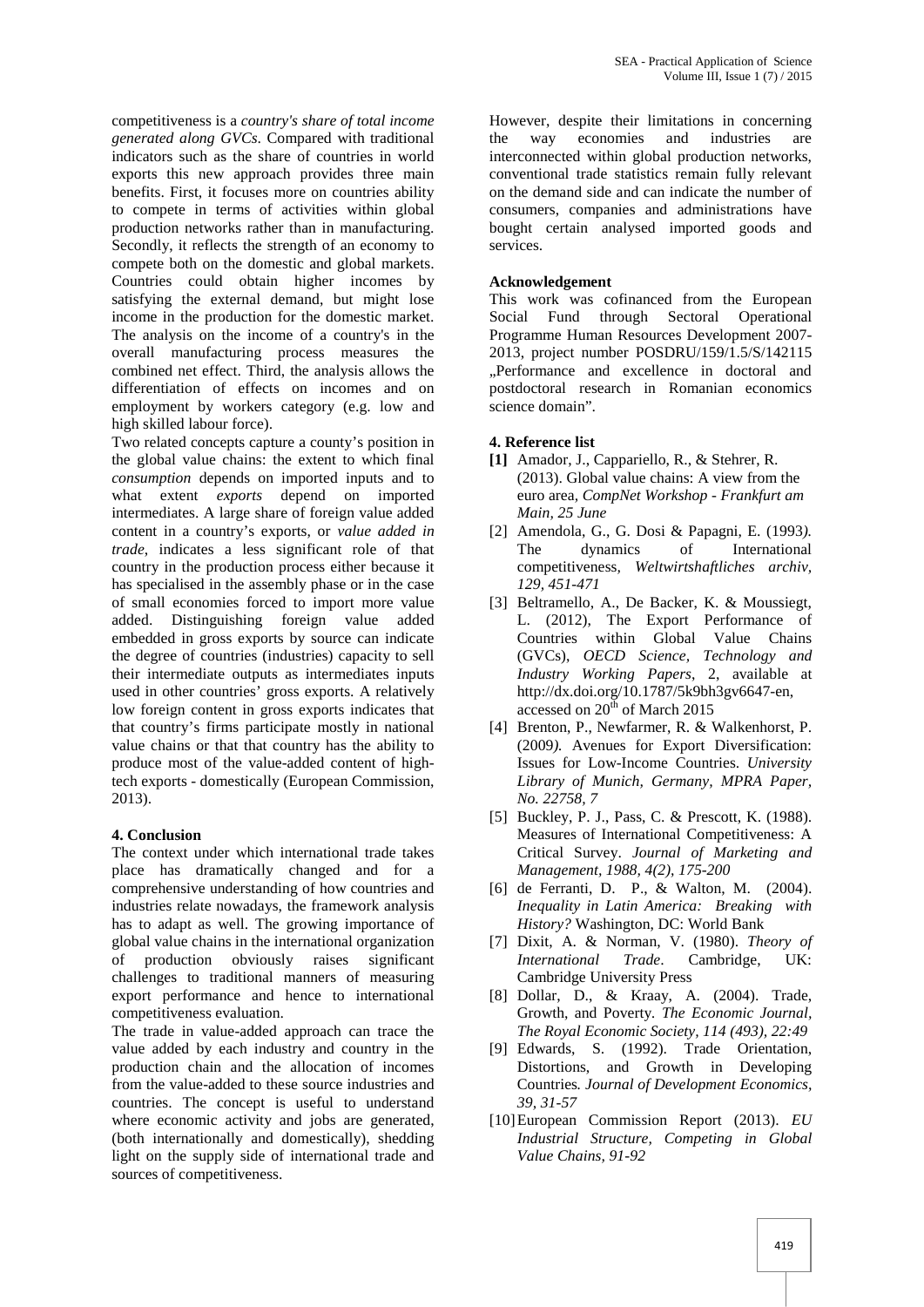- [11]Fagerberg, J. (1988). International Competitiveness*, The Economic Journal, 98, 355-374*
- [12]Frankel, J., & Romer, D. (1999). Does Trade Cause Growth?*, American Economic Review, 89 (3), 379-399*
- [13]Greenhalg, C. (1990*).* Innovation and trade performance in the United Kingdom*, The economic journal, 100, 105-118*
- [14]Grossman, G. & E. Helpman (1991). *"Innovation and growth in the global economy",* Cambridge, MA: MIT Press
- [15]Hallak, J., & Sivadasan, J. (2009). *Firms' Exporting Behavior Under Quality Constraints.* National Bureau of Economic Research, Cambridge, MA
- [16]Harrison, A., & Rodríguez C. A. (2009). *Trade, Foreign Investment, and Industrial Policy for Developing Countries.* National Bureau for Economic Research, Cambridge, MA
- [17]Hausman, R., Hwang, J., & Rodrik, D. (2007). What you Export Matters. Journal of Economic Growth, 12, 125
- [18]Hidalgo, C., Klinger, B., Barabasi, A. L. & Hausmann, R. (2007). The product space conditions the development of nations. *Science, 317, 482–487*
- [19]Hummels, D., & Klenow, P. (2005). The Variety and Quality of a Nation's Exports*. American Economic Review , 95 (3), 704-723*
- [20]Ilzkovitz, F., Dierz, A., Galgau, O., & Leib, K. (2012). *Trade performance and structural competitiveness developments in the Euro Area: are member states equipped to meet the globalisation challenges of the 21st century?*, available at: http://research.stlouisfed.org/conferences/integ ration/Galgau-paper.pdf
- [21]IMF, Saito M., Ruta, M. & Turunen, J. (2013). *Trade interconnectedness: the world with global value chains, August 26*
- [22]Kaplinsky, R. & Morris, M. (2001). *A handbook for value chain research*, paper prepared for the IDRC, available at www.ids.ac.uk/ids/global/pdfs/VchNov01.pdf, accessed 20<sup>th</sup> of March 2015
- [23]Kenneth L., Kraemer, G. L.,& Dedrick, J. (2011). *Capturing Value in Global Networks: Apple's iPad and iPhone,* available at: http://econ.sciences po.fr/sites/default/files/file/Value\_iPad\_iPhone .pdf, accessed 23rd of March 2015
- [24]Koopman, R., Wang, Z. & Wei, S.-J. (2008). How much Chinese exports is really made in China –Assessing foreign and domestic value added in gross exports" *NBER Working Paper, Series 14109*
- [25]Krugman, Paul R. & Hatsopoulos, G.N. (1987). The problem of U.S. competitiveness

in manufacturing*. New England Economic Review, Federal Reserve Bank of Boston, issue Jan, 18-29*

- [26]Kumar, N, & Siddharthan, N. S. (1994). *Technology*, Firm Size and Export Behaviour in Developing Countries: The Case of Indian Entreprises*. Journal of Development Studies, 31, 289-309*
- [27]Lall S., (1981). *Developing countries in the international economy: Selected Papers.* London: Macmillan
- [28]Lederman, D., & Maloney, W. (2009). *Trade Structure and Growth* in R. Newfarmer, W. Shaw, & P. Walkenhorst, *Breaking into New Markets: Emerging Lesson for Export Diversification*, Washington, DC: World Bank, 39-54
- [29]Lefebvre, E, Bourgault, M. & Lefebvre, L. A. (1998). R&D Related Capabilities as Determinants of Export Performance. *Small Business Economics, 10, 365-377*
- [30]Lin, J., & Chang, H. (2009). DPR Debate: Should Industrial Policy in Developing Countries Conform to Comparative Advantage or Defy It?. *Development Policy Review, 27 (5), 483-502*
- [31]Lipsey, R. E. & Kravis, I. B. (1987). The competitiveness and comparative advantage of US multinationals 1957-1984. *Banca Nationale Del Lavoro, Quarterly Review 161, 147-165*
- [32] Porter, M. (1990). The Competitive Advantage of Nations. New York: Free Press.
- [33]Reis, J. G., & Farole, T. (2012). Trade Competitiveness Diagnostic Toolkit, *World Bank Publications*, *The World Bank, number 2248*
- [34]Rodrik, D. (2006*).* What's so Special about China's Exports?. *China and World Economy, 14 (5), 1-19*
- J. (2007). Market Access, Openness, and Growth. *NBER Working Papers13048, National Bureau of Economic Research, Cambridge, MA*
- [36]Sachs, J.D. & Warner, A.M. (1995*).* Economic Reform and the Process of Global Integration*. Brookings Papers on Economic Activity, 1, 1-118*
- [37] Timmer, M. P. (ed) (2012). The World Input-Output Database (WIOD): Contents, Sources and Methods. *WIOD Working Paper, Number 10,* available at http://www.wiod.org/publications/papers/wiod 10.pdf, accessed  $20<sup>th</sup>$  of March 2015
- [38]UNCTAD/ WTO 2007, ITC 's Market Analysis and Research - TP HS International Technical Notes
- [39]Wagner, J. (2001). A Note on Firm Size— Export Relationship. *Small Business Economics,17, 229-237*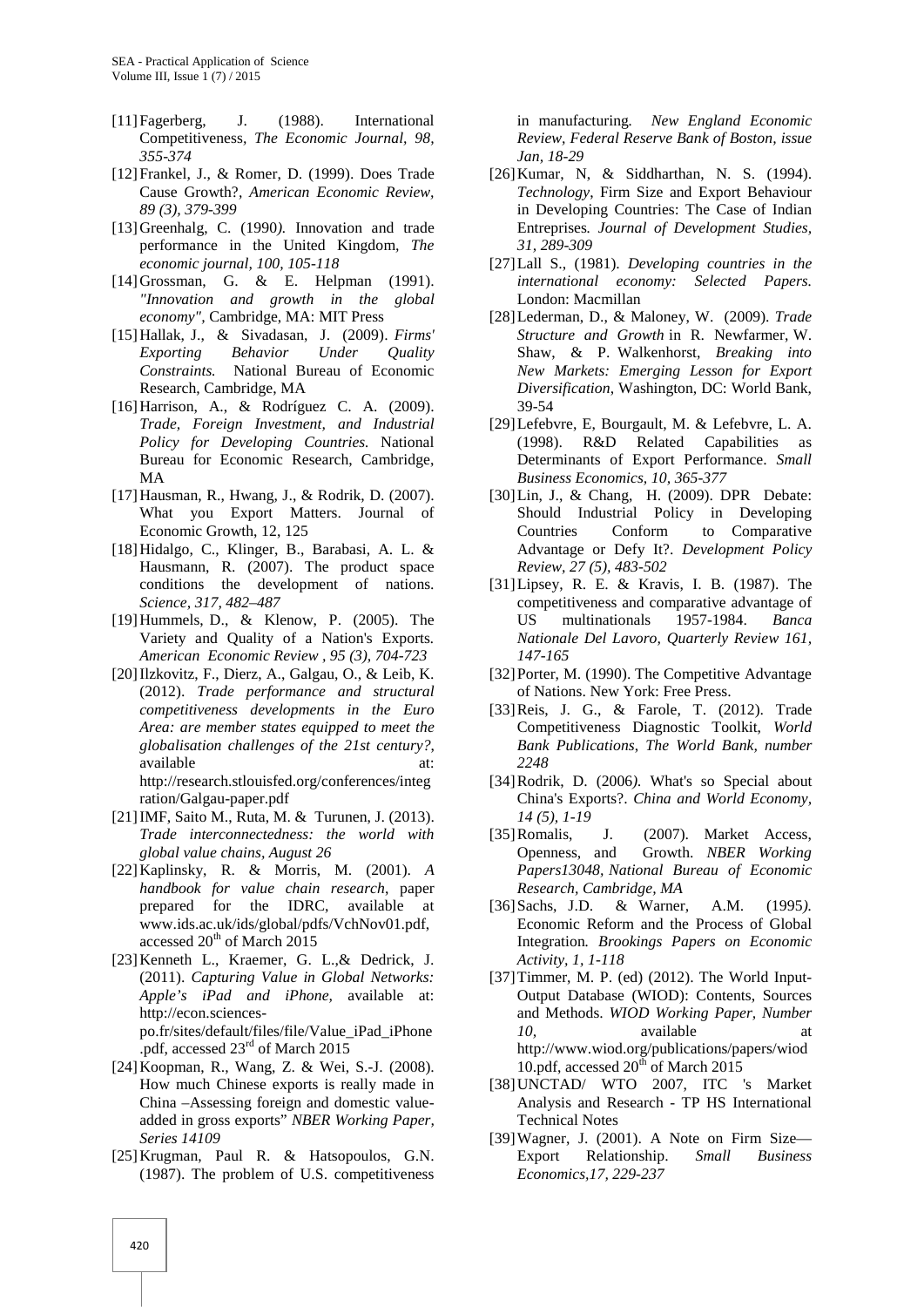- [40]Willmore, L. (1992). Transnationals and foreign trade: Evidence from Brazil*. Journal of Development Studies, 28, 314-335*
- [41]WTO & IDE-JETRO (2011). *Trade Patterns and Global Value Chains in East Asia: From trade in goods to trade in tasks*, Geneva

#### *Biographical sketch*

Alina Petronela Negrea has a Bachelor degree in International Business, a Master in International Business and Intercultural Strategies *(*Al. I. Cuza University, Faculty of Economics and Business Administration, Iasi, Romania) and is currently a PhD candidate in International Business and Economics, Bucharest University of Economic Studies, Romania. She was a member of the research team in the project on competitiveness and innovation in South Muntenia, 2012.

*Recent publications*: Alina Petronela Negrea, Valentin Cojanu (2013) - The Dynamics Of Romanias Competitive Position On Export Markets (2001-2011), Management & Marketing, Economic Publishing House, vol. 8 (Special-I), pages 247-254, October; Negrea Alina Petronela, Valentin Cojanu (2013) - Supporting regional competitiveness through innovation. Case study: Sud Muntenia, Journal of International Studies, Vol. 6, No 1, 2013, pp. 51-58.

*Research interests*: international trade, trade and innovation, regional and sector competitiveness.

*E-mail*: negrea\_alina\_petronela@yahoo.com